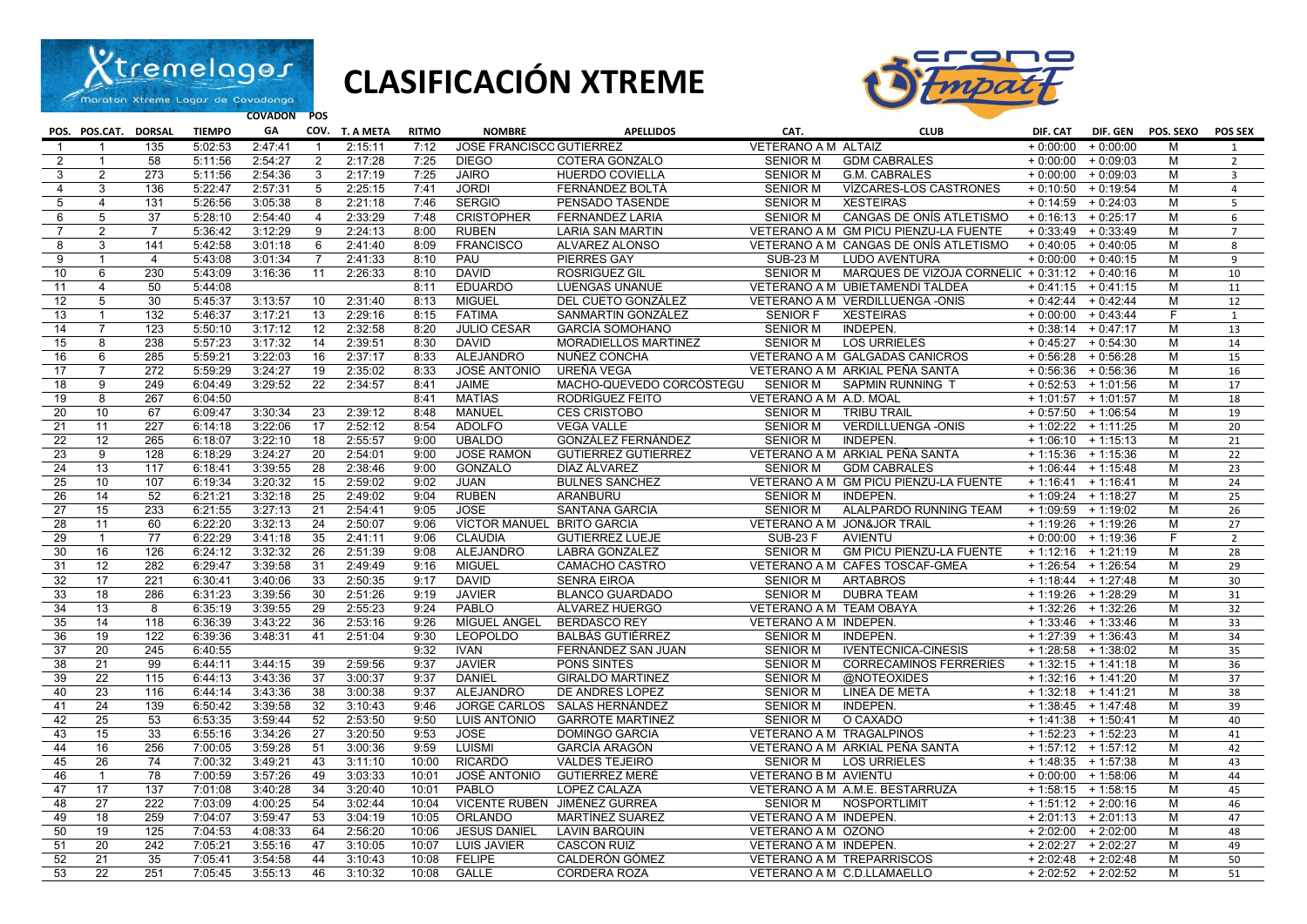| 54  | 28              | 255              | 7:05:59 | 3:58:03 | 50  | 3:07:55 | 10:08 | JUAN MANUEL                       | GARCÍA MESÍA                     | <b>SENIOR M</b>       | INDEPEN.                                                    | $+1:54:02 + 2:03:06$  |            | м  | 52                      |
|-----|-----------------|------------------|---------|---------|-----|---------|-------|-----------------------------------|----------------------------------|-----------------------|-------------------------------------------------------------|-----------------------|------------|----|-------------------------|
| 55  | 23              | 270              | 7:06:42 | 4:07:35 | 60  | 2:59:07 | 10:09 |                                   | FRANCISCO DE A PEREZ FERNANDEZ   |                       | VETERANO A M CENTRO ASTURIANO DE OVIED( + 2:03:49 + 2:03:49 |                       |            | м  | 53                      |
| 56  | 24              | $\overline{1}$   | 7:06:43 | 4:07:36 | 61  | 2:59:07 | 10:09 | <b>FRANCISCO JAVIE BUENO MAYO</b> |                                  |                       | VETERANO A M CENTRO ASTURIANO DE OVIED( + 2:03:50 + 2:03:50 |                       |            | М  | 54                      |
| 57  | 25              | 97               | 7:06:51 | 3:47:52 | 40  | 3:18:59 | 10:09 | <b>JAVIER</b>                     | MARTINEZ LECUONA                 | VETERANO A M INDEPEN. |                                                             | $+2:03:58$ + 2:03:58  |            | м  | 55                      |
| 58  | 29              | 250              | 7:07:25 | 3:49:15 | 42  | 3:18:09 | 10:10 | <b>ALBERTO</b>                    | <b>SANCHEZ</b>                   | <b>SENIOR M</b>       | NOJASEMUEVE                                                 | $+1:55:28$            | $+2:04:32$ | м  | 56                      |
| 59  | $\overline{1}$  | 269              | 7:08:28 | 4:07:45 | 62  | 3:00:42 | 10:12 | <b>EVA MARIA</b>                  | BRAÑA FERNANDEZ                  |                       | VETERANO A F CENTRO ASTURIANO DE OVIED( + 0:00:00 + 2:05:34 |                       |            | F. | $\overline{\mathbf{3}}$ |
| 60  | 26              | 26               | 7:08:54 | 3:55:10 | 45  | 3:13:43 | 10:12 | <b>DOMINGO</b>                    | <b>TERROBA ALONSO</b>            |                       | VETERANO A M @NOTEOXIDES                                    | $+2:06:01$ + 2:06:01  |            | M  | 57                      |
|     |                 |                  |         |         | 56  | 3:12:07 |       |                                   |                                  |                       | VETERANO A M CANGAS DE ONÍS ATLETISMO                       |                       |            |    |                         |
| 61  | 27              | 11               | 7:15:56 | 4:03:49 |     |         | 10:22 | LUIS A                            | MENENDEZ FERNANDEZ               |                       |                                                             | $+2:13:03 + 2:13:03$  |            | M  | 58                      |
| 62  | 28              | $\overline{72}$  | 7:19:32 | 4:09:10 | 67  | 3:10:22 | 10:27 | <b>ANTONIO</b>                    | SASTRE CABALLERO                 | VETERANO A M INDEPEN. |                                                             | $+2:16:39$ + 2:16:39  |            | м  | 59                      |
| 63  | $\overline{2}$  | 236              | 7:20:03 | 4:09:05 | 65  | 3:10:57 | 10:28 | <b>PATRI</b>                      | ARDINES CELORIO                  | <b>SENIOR F</b>       | CANGAS DE ONÍS ATLETISMO                                    | $+1:33:25$ + 2:17:10  |            | F. | $\overline{4}$          |
| 64  | 30              | 14               | 7:20:56 | 4:15:37 | 75  | 3:05:19 | 10:29 | <b>BORJA</b>                      | SIERRA DIEZ                      | <b>SENIOR M</b>       | @NOTEOXIDES                                                 | $+2:09:00$            | $+2:18:03$ | M  | 60                      |
| 65  | 29              | $\overline{73}$  | 7:21:21 |         |     |         | 10:30 | PABLO                             | DONOSO DEL RÍO                   | VETERANO A M INDEPEN. |                                                             | $+2:18:27$ + 2:18:27  |            | M  | 61                      |
| 66  | 3               | $\overline{12}$  | 7:23:20 | 4:12:30 | 70  | 3:10:50 | 10:33 | <b>BELEN</b>                      | MONTÁVEZ LANGA                   | <b>SENIOR F</b>       | C D RELIEVE                                                 | $+1:36:42$ + 2:20:27  |            | F. | 5                       |
| 67  | 31              | 263              | 7:23:21 | 4:01:04 | 55  | 3:22:16 | 10:33 | <b>JAVIER</b>                     | RODRIGUEZ RODRIGUEZ              | <b>SENIOR M</b>       | <b>G.M LA PATANA</b>                                        | $+2:11:24$ + 2:20:28  |            | M  | 62                      |
| 68  | 32              | 232              | 7:24:18 | 4:09:08 | 66  | 3:15:10 | 10:34 | <b>GUILLERMO</b>                  | <b>TABUYO RODRIGUEZ</b>          | <b>SENIOR M</b>       | <b>INDEPEN.</b>                                             | $+2:12:21$ $+2:21:25$ |            | M  | 63                      |
| 69  | 33              | 95               | 7:26:03 | 4:08:00 | 63  | 3:18:03 | 10:37 | <b>ROBERTO</b>                    | DIEGUEZ GONZALEZ                 | <b>SENIOR M</b>       | <b>DANIELA TRAIL</b>                                        | $+2:14:06$ + 2:23:10  |            | М  | 64                      |
| 70  | 34              | 48               | 7:26:39 | 4:04:34 | 59  | 3:22:04 | 10:37 | <b>FELIPE</b>                     | <b>CASTRO FRAGA</b>              | <b>SENIOR M</b>       | CLUB MONTEPENARUBIA LUGO + 2:14:42 + 2:23:45                |                       |            | M  | 65                      |
| 71  | 30              | 253              | 7:27:24 | 4:04:12 | 58  | 3:23:12 | 10:38 | JOSÉ CONRADO DÍAZ ROJAS           |                                  |                       | VETERANO A M ATROTE TEAM                                    | $+2:24:31$ + 2:24:31  |            | м  | 66                      |
| 72  | 35              | 278              | 7:28:20 | 4:03:59 | 57  | 3:24:20 | 10:40 | MIGUEL ANGEL                      | <b>MANTECA POLANCO</b>           | <b>SENIOR M</b>       | <b>INDEPEN.</b>                                             | $+2:16:23 + 2:25:26$  |            | М  | 67                      |
| 73  | $\overline{4}$  | 10               | 7:32:16 | 4:15:26 | 73  | 3:16:49 | 10:45 | <b>VERONICA</b>                   | GUTIÉRREZ DIEGO                  | <b>SENIOR F</b>       | INDEPEN.                                                    | $+1:45:38$ + 2:29:22  |            | F  | 6                       |
| 74  | 31              | 124              | 7:32:33 | 4:10:20 | 69  | 3:22:12 | 10:46 | <b>RAFAEL</b>                     | <b>LAVIN BARQUIN</b>             | VETERANO A M OZONO    |                                                             | $+2:29:40$ $+2:29:40$ |            | M  | 68                      |
| 75  | 36              | 5                | 7:36:04 | 4:15:21 | 72  | 3:20:43 | 10:51 | <b>DAVID</b>                      | COVIAN NIÑO                      | <b>SENIOR M</b>       | INDEPEN.                                                    | $+2:24:08$ + 2:33:11  |            | M  | 69                      |
| 76  | 37              | 18               |         |         | 78  |         | 10:53 |                                   | MARTINEZ VALTUEÑA                | <b>SENIOR M</b>       |                                                             | $+2:25:34$            |            | M  |                         |
|     |                 |                  | 7:37:31 | 4:21:27 |     | 3:16:04 |       | <b>MIGUEL</b>                     |                                  |                       | INDEPEN.                                                    |                       | $+2:34:37$ |    | 70                      |
| 77  | 32              | 66               | 7:42:41 | 4:14:18 | 71  | 3:28:22 | 11:00 | <b>JAVIER</b>                     | ARMESTO PULIDO                   |                       | VETERANO A M CLUB ATLETISMO SADA MONTA + 2:39:47 + 2:39:47  |                       |            | M  | 71                      |
| 78  | 33              | 40               | 7:45:24 | 3:55:58 | 48  | 3:49:25 | 11:04 | <b>DAVID</b>                      | FERNANDEZ                        |                       | VETERANO A M CENTRO ASTURIANO DE OVIED( + 2:42:30 + 2:42:30 |                       |            | м  | 72                      |
| 79  | $\mathbf{1}$    | 257              | 7:45:28 | 4:26:08 | 80  | 3:19:19 | 11:04 | <b>JOSE</b>                       | <b>LOSADA MARRA</b>              | <b>ESPECIAL M</b>     | <b>RUNING SPORT TRAIL</b>                                   | $+0:00:00 + 2:42:35$  |            | M  | 73                      |
| 80  | $\overline{2}$  | 113              | 7:49:35 | 4:26:17 | 81  | 3:23:17 | 11:10 | <b>TOTE</b>                       | <b>GARCÍA PUERTAS</b>            | ESPECIAL M S.M.CITOA  |                                                             | $+0:04:06$ + 2:46:41  |            | м  | 74                      |
| 81  | $\overline{2}$  | 105              | 7:56:03 | 4:15:31 | 74  | 3:40:31 | 11:19 | <b>JOSE ALFREDO</b>               | VAZQUEZ LOPEZ                    | VETERANO B M INDEPEN. |                                                             | $+0:55:04$ + 2:53:10  |            | M  | 75                      |
| 82  | 38              | 244              | 7:56:03 | 4:10:05 | 68  | 3:45:58 | 11:20 | <b>JAVIER</b>                     | <b>HELGUERA MARTINEZ</b>         | <b>SENIOR M</b>       | @NOTEOXIDES                                                 | $+2:44:07$ + 2:53:10  |            | M  | 76                      |
| 83  | 34              | 32               | 7:59:09 | 4:16:09 | 76  | 3:43:00 | 11:24 | <b>JULIO JOSE</b>                 | LUENGO REQUENA                   | VETERANO A M INDEPEN. |                                                             | $+2:56:16$ + 2:56:16  |            | м  | 77                      |
| 84  | 39              | 49               | 8:00:35 | 4:28:17 | 84  | 3:32:17 | 11:26 | <b>DANIEL</b>                     | <b>REY PIÑON</b>                 | <b>SENIOR M</b>       | INDEPEN.                                                    | $+2:48:38$ + 2:57:41  |            | м  | 78                      |
| 85  | 3               | 287              | 8:01:01 | 4:31:55 | 90  | 3:29:06 | 11:27 | <b>GABRIEL</b>                    | PEREZ PEÑA                       |                       | VETERANO B M S. D. CORRECAMINOS                             | $+1:00:01$ + 2:58:07  |            | M  | 79                      |
| 86  | 40              | 234              | 8:02:03 | 4:32:43 | 91  | 3:29:20 | 11:28 | <b>JAVIER</b>                     | LOZANO SANCHEZ                   | <b>SENIOR M</b>       | <b>INDEPEN.</b>                                             | $+2:50:07$ + 2:59:10  |            | M  | 80                      |
| 87  | 35              | 103              | 8:02:19 | 4:23:40 | 79  | 3:38:39 | 11:28 | ABEL                              | MORENO NUÑEZ                     | VETERANO A M LA BRAÑA |                                                             | $+2:59:26$ + 2:59:26  |            | м  | 81                      |
| 88  | 3               | 89               | 8:03:58 | 4:38:09 | 98  | 3:25:49 | 11:31 | MIGUEL ANGEL                      | <b>VELA SOTO</b>                 | <b>ESPECIAL M</b>     | INDEPEN.                                                    | $+0:18:30 + 3:01:05$  |            | M  | 82                      |
| 89  | 41              | 246              | 8:09:08 | 4:33:15 | 92  | 3:35:52 | 11:38 | <b>SHAHVED</b>                    | <b>KATOCH</b>                    | <b>SENIOR M</b>       | INDEPEN.                                                    | $+2:57:11 + 3:06:15$  |            | M  | 83                      |
| 90  | $\overline{4}$  | 271              | 8:09:20 | 4:21:26 | 77  | 3:47:54 | 11:38 | JUAN ANDRÉS                       | FERNÁNDEZ PÉREZ                  | <b>ESPECIAL M</b>     | ARKIAL PEÑA SANTA                                           | $+0:23:52$ $+3:06:27$ |            | м  | 84                      |
| 91  | 42              | 23               | 8:12:16 | 4:37:28 | 96  | 3:34:47 | 11:42 | <b>TOMAS</b>                      | <b>CALZADO VIGIL</b>             | <b>SENIOR M</b>       | PEPIYO TRAINER                                              | $+3:00:19$ $+3:09:23$ |            | M  | 85                      |
| 92  | 36              | 138              | 8:12:20 | 4:26:40 | 83  | 3:45:39 | 11:43 | <b>DIEGO</b>                      | <b>CONMEAUX VEGA</b>             |                       | VETERANO A M SOMOS ECOPARQUE                                | $+3:09:26$ $+3:09:26$ |            | м  | 86                      |
| 93  | 43              | 274              | 8:15:04 | 4:31:54 | 89  | 3:43:10 | 11:47 | <b>ALBERTO</b>                    | <b>CAMPO SUAREZ</b>              | <b>SENIOR M</b>       | @NOTEOXIDES                                                 | $+3:03:08$            | $+3:12:11$ | M  | 87                      |
| 94  | 37              | 108              |         | 4:28:18 | 86  | 3:47:39 | 11:48 | <b>ANTONIO</b>                    | <b>VARELA RAMON</b>              |                       | VETERANO A M REAL GRUPO CULTURA COVAD(+3:13:04              |                       | $+3:13:04$ | M  |                         |
|     |                 |                  | 8:15:57 |         |     |         |       |                                   |                                  |                       |                                                             |                       |            |    | 88                      |
| 95  | 38              | 93               | 8:17:27 | 4:34:20 | 94  | 3:43:07 | 11:50 | ANGEL                             | <b>MARTIN CASERO</b>             |                       | VETERANO A M CLUB PIGGYRUNNING                              | $+3:14:34$ $+3:14:34$ |            | M  | 89                      |
| 96  | 44              | $\overline{277}$ | 8:18:52 | 4:33:24 | 93  | 3:45:28 | 11:52 | JUAN JOSÉ                         | ARROYO MARQUEZ                   | <b>SENIOR M</b>       | <b>INDEPEN.</b>                                             | $+3:06:56$ $+3:15:59$ |            | м  | 90                      |
| 97  | 39              | 17               | 8:19:17 | 4:30:26 | 88  | 3:48:51 | 11:53 | <b>EMILIO</b>                     | <b>LOREDO RUBIERA</b>            |                       | VETERANO A M @NOTEOXIDES                                    | $+3:16:24$ $+3:16:24$ |            | M  | 91                      |
| 98  | $\overline{4}$  | 29               | 8:20:22 | 4:38:40 | 100 | 3:41:42 | 11:54 | LUIS                              | <b>GARCÍA ARANGUENA</b>          |                       | VETERANO B M TREPARRISCOS                                   | $+1:19:23 + 3:17:29$  |            | M  | 92                      |
| 99  | 40              | 21               | 8:22:34 | 4:37:06 | 95  | 3:45:28 | 11:57 | MIQUEL JAUME                      | <b>SUREDA LLADO</b>              | VETERANO A M S        |                                                             | $+3:19:41$ $+3:19:41$ |            | M  | 93                      |
| 100 | 5               | 44               | 8:22:46 | 4:41:14 | 110 | 3:41:31 | 11:58 | <b>JOSÉ ANTONIO</b>               | SERRANO PÉREZ                    |                       | ESPECIAL M RECREO RUNNING                                   | $+0:37:17$ $+3:19:53$ |            | M  | 94                      |
| 101 | 41              | 252              | 8:22:47 | 4:41:15 | 111 | 3:41:31 | 11:58 | <b>JUAN CARLOS</b>                | <b>DIEZ ALONSO</b>               |                       | VETERANO A M RECREO RUNNING                                 | $+3:19:54$ $+3:19:54$ |            | M  | 95                      |
| 102 | $\overline{2}$  | 280              | 8:25:30 | 4:39:25 | 102 | 3:46:05 | 12:01 | <b>NIEVES</b>                     | <b>MARTINEZ IGLESIAS</b>         |                       | VETERANO A F G.M. PICU PIENZU LAFUENTE                      | $+1:17:02 + 3:22:37$  |            | F. | $\overline{7}$          |
| 103 | 45              | 279              | 8:25:31 | 4:39:26 | 103 | 3:46:05 | 12:01 | <b>ALBERTO</b>                    | <b>GONZALEZ IGLESIAS</b>         | <b>SENIOR M</b>       | G.M. PICU PIENZU LAFUENTE                                   | $+3:13:34$ $+3:22:38$ |            | M  | 96                      |
| 104 | 42              | 15               | 8:26:16 | 4:28:17 | 85  | 3:57:58 |       | 12:02 PEDRO LUIS                  | RICO TEJERO                      |                       | VETERANO A M @NOTEOXIDES                                    | $+3:23:23 + 3:23:23$  |            | м  | 97                      |
| 105 | 43              | 83               | 8:26:26 |         |     |         | 12:03 | <b>FERNANDO</b>                   | NOVALES GALINDEZ                 |                       | VETERANO A M ALPINO UBIETAMENDI                             | $+3:23:33 + 3:23:33$  |            | М  | 98                      |
| 106 | 44              | 85               | 8:26:28 | 4:41:24 | 112 | 3:45:03 | 12:03 | <b>ENDIKA</b>                     | <b>CAMINO ESTURO</b>             |                       | VETERANO A M UBIETAMENDI TALDEA                             | $+3:23:34$ $+3:23:34$ |            | м  | 99                      |
| 107 | 46              | 114              | 8:28:06 | 4:40:33 | 105 | 3:47:33 | 12:05 | <b>SERGIO</b>                     | <b>VIOLAT CANTERO</b>            | <b>SENIOR M</b>       | INDEPEN.                                                    | $+3:16:09 + 3:25:13$  |            | М  | 100                     |
| 108 | 47              | 228              | 8:28:06 | 4:43:51 | 116 | 3:44:14 | 12:05 | <b>DAVID</b>                      | HERNÁNDEZ GARCÍA                 | <b>SENIOR M</b>       | <b>INDEPEN.</b>                                             | $+3:16:10 + 3:25:13$  |            | м  | 101                     |
| 109 | 45              | 71               | 8:28:11 | 4:40:43 | 106 | 3:47:27 | 12:05 |                                   | INDALECIO ANTOI PEÑACOBA MAESTRE | VETERANO A M INDEPEN. |                                                             | $+3:25:18$ + 3:25:18  |            | М  | 102                     |
| 110 | $5\phantom{.0}$ | 134              | 8:28:41 | 4:38:32 | 99  | 3:50:08 | 12:06 | <b>IVAN</b>                       | <b>MARTINEZ LLOSA</b>            |                       | VETERANO B M ARKIAL PEÑA SANTA                              | $+1:27:42$ $+3:25:48$ |            | м  | 103                     |
| 111 | 48              | 223              | 8:30:54 | 4:41:28 | 113 | 3:49:25 | 12:09 | <b>MIGUEL</b>                     | RODRÍGUEZ ESCOBAR                | <b>SENIOR M</b>       | PILOÑA DEPORTE                                              | $+3:18:57$ + 3:28:01  |            | м  | 104                     |
| 112 | 6               | 64               | 8:31:15 | 4:29:22 | 87  | 4:01:52 | 12:10 | <b>JOSE MANUEL</b>                | <b>GARCIA GARCIA</b>             | <b>ESPECIAL M</b>     | <b>CD RIBERANO</b>                                          | $+0:45:46$ $+3:28:22$ |            | м  | 105                     |
|     |                 |                  |         |         |     |         |       |                                   | <b>RUIZ POU</b>                  | <b>SENIOR M</b>       | MAGNESIUM GASTEIZ                                           | $+3:19:31$ + 3:28:34  |            |    |                         |
| 113 | 49              | 41               | 8:31:27 | 4:41:57 | 114 | 3:49:30 | 12:10 | <b>URKO</b>                       |                                  |                       |                                                             |                       |            | м  | 106                     |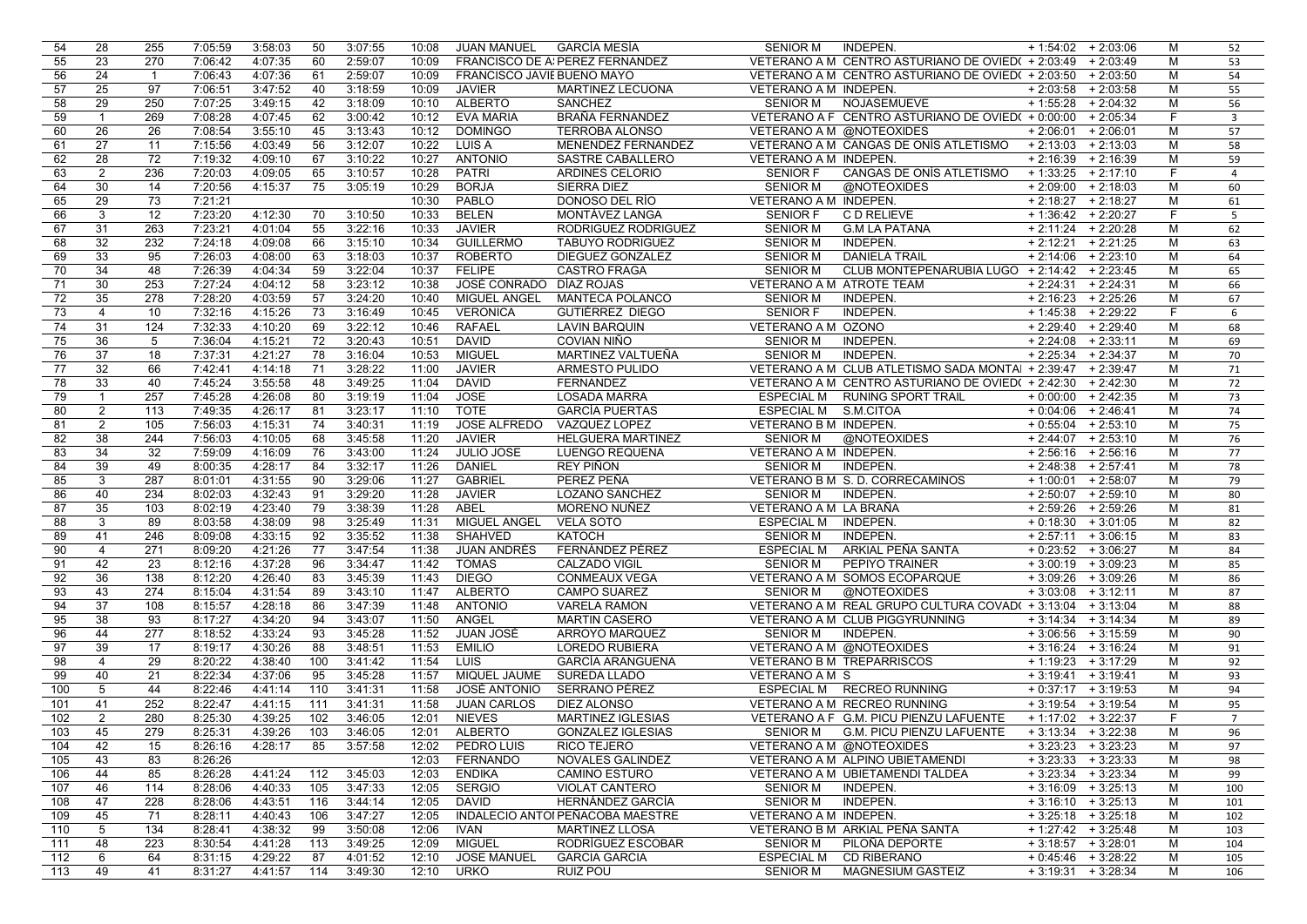| 114  | 50             | 247 | 8:32:1  | 4:44:31 | 117 | 3:47:39 | 12:11 | <b>JAVIER</b>       | SUÁREZ RODRÍGUEZ        | <b>SENIOR M</b>                 | <b>RAZASTUR</b>                         | $+3:20:14$ $+3:29:17$ |                       | м  | 107 |
|------|----------------|-----|---------|---------|-----|---------|-------|---------------------|-------------------------|---------------------------------|-----------------------------------------|-----------------------|-----------------------|----|-----|
| 115  | 46             | 16  | 8:33:16 | 4:39:04 | 101 | 3:54:11 | 12:13 | <b>JUAN PEDRO</b>   | <b>TORRES PEREZ</b>     | VETERANO A M INDEPEN.           |                                         | $+3:30:23$            | $+3:30:23$            | M  | 108 |
| 116  | 47             | 129 | 8:33:35 | 4:26:36 | 82  | 4:06:58 | 12:13 | <b>EMILIO</b>       | <b>PEÑA</b>             |                                 | VETERANO A M ARKIAL PEÑA SANTA          |                       | $+3:30:42$ $+3:30:42$ | M  | 109 |
| 117  | 3              | 55  | 8:33:55 | 4:38:07 | 97  | 3:55:47 | 12:14 | <b>YOLANDA</b>      | <b>CARRAL MEIGNAN</b>   |                                 | VETERANO A F TREPARRISCOS               | $+1:25:27$            | $+3:31:02$            |    | 8   |
| 118  | 51             | 235 | 8:37:12 | 4:40:53 | 108 | 3:56:19 | 12:18 | <b>JORGE</b>        | <b>SANCHO</b>           | <b>SENIOR M</b>                 | <b>INDEPEN.</b>                         |                       | $+3:25:16$ $+3:34:19$ | M  | 110 |
| 119  | 52             | 243 | 8:37:13 | 4:40:50 | 107 | 3:56:22 | 12:18 | <b>DIEGO</b>        | AYUSO ADANERO           | <b>SENIOR M</b>                 | INDEPEN.                                |                       | $+3:25:17$ $+3:34:20$ | M  | 111 |
| 120  | 48             | 88  | 8:39:33 | 4:40:55 | 109 | 3:58:37 | 12:22 | <b>JOSE GABRIEL</b> | CALDERÓN GÓMEZ          | VETERANO A M INDEPEN.           |                                         |                       | $+3:36:40 + 3:36:40$  | м  | 112 |
| 121  | 49             | 87  | 8:39:34 | 4:40:25 | 104 | 3:59:08 | 12:22 | <b>FRANCISCO</b>    | CRESPO AJA              | VETERANO A M OZONO              |                                         | $+3:36:41$            | $+3:36:41$            | M  | 113 |
| 122  | 53             | 239 | 8:45:35 | 4:46:08 | 119 | 3:59:27 | 12:30 | <b>FERNANDO</b>     | MÉNDEZ RONDEROS         | <b>SENIOR M</b>                 | <b>CUMBRE LLANGREU</b>                  | $+3:33:39$            | $+3:42:42$            | M  | 114 |
| 123  | $\overline{7}$ | 25  | 8:45:35 | 4:46:11 | 120 | 3:59:23 | 12:30 | <b>RUFINO</b>       | FERNÁNDEZ RODRÍGUEZ     | <b>ESPECIAL M</b>               | <b>CUMBRE LLANGREU</b>                  | $+1:00:07$            | $+3:42:42$            | м  | 115 |
| 124  | 54             | 9   | 8:45:36 | 4:43:41 | 115 | 4:01:54 | 12:30 | <b>ANGEL</b>        | CÁCERES GONZÁLEZ        | <b>SENIOR M</b>                 | <b>G.M. CUMBRE LLANGREU</b>             | $+3:33:39$            | $+3:42:43$            | M  | 116 |
| 125  | 8              | 3   | 8:45:39 | 4:50:40 | 129 | 3:54:59 | 12:30 | <b>JAVIER</b>       | PIERRES GARCÍA          | <b>ESPECIAL M</b>               | LUDO AVENTURA                           | $+1:00:10$            | $+3:42:46$            | м  | 117 |
| 126  | 50             | 96  | 8:49:06 | 4:46:02 | 118 | 4:03:03 | 12:35 | <b>NEMESIANO</b>    | <b>MORAN MARTINEZ</b>   |                                 | VETERANO A M COYANZA TRAIL              | $+3:46:13$            | $+3:46:13$            | м  | 118 |
| 127  | 51             | 92  | 8:50:26 | 4:50:25 | 126 | 4:00:00 | 12:37 | <b>ARCADIO</b>      | DIAZ YAÑEZ              |                                 | VETERANO A M CANGAS DE ONÍS ATLETISMO   | $+3:47:33$            | $+3:47:33$            | м  | 119 |
| 128  | 55             | 86  | 8:53:17 | 4:46:34 | 122 | 4:06:43 | 12:41 | YONATHAN            | MONTESDEOCA DE LA CRUZ  | <b>SENIOR M</b>                 | INDEPEN.                                | $+3:41:21$            | $+3:50:24$            | м  | 120 |
| 129  |                | 140 | 8:53:18 | 4:52:03 | 130 | 4:01:15 | 12:41 | <b>CRISTINA</b>     | <b>LORENZO GARCIA</b>   | VETERANO A F INDEPEN.           |                                         | $+1:44:50$            | $+3:50:25$            | F. | 9   |
| 130  | 56             | 281 | 8:54:35 | 4:47:57 | 123 | 4:06:38 | 12:43 | <b>YAGO</b>         | PÉREZ PARRADO           | <b>SENIOR M</b>                 | CLUB DEPORTIVO VAGALUME $E + 3:42:38$   |                       | $+3:51:42$            | м  | 121 |
| 131  | 6              | 54  | 9:01:04 | 4:49:26 | 124 | 4:11:38 | 12:52 | MIGUEL ANGEL        | <b>GONZÁLEZ FUMERO</b>  |                                 | <b>VETERANO B M NORDESTE TRAIL</b>      | $+2:00:05$            | $+3:58:11$            | м  | 122 |
| 132  | 5              | 260 | 9:02:16 | 4:56:57 | 133 | 4:05:18 | 12:54 | YOLANDA             | <b>MONTES RIEGA</b>     | VETERANO A F LA BRAÑA           |                                         | $+1:53:48$            | $+3:59:23$            |    | 10  |
| 133  | 52             | 6   | 9:05:39 | 4:55:38 | 132 | 4:10:01 | 12:59 | <b>CARLOS</b>       | <b>ELORZA VERGARA</b>   |                                 | VETERANO A M ARKIAL PEÑA SANTA          | $+4:02:46$            | $+4:02:46$            | м  | 123 |
| 134  | 53             | 262 | 9:06:45 | 4:46:31 | 121 | 4:20:14 | 13:00 | <b>JAVIER</b>       | PEREZ PASTOR            | VETERANO A M INDEPEN.           |                                         | $+4:03:52$            | $+4:03:52$            | M  | 124 |
| 135  | 54             | 98  | 9:06:58 | 4:58:58 | 136 | 4:08:00 | 13:01 | <b>JUAN ANTONIO</b> | PEREZ RUS               | VETERANO A M INDEPEN.           |                                         | $+4:04:05$            | $+4:04:05$            | м  | 125 |
| 136  | 55             | 19  | 9:07:30 | 4:54:20 | 131 | 4:13:09 | 13:01 | <b>FRAN</b>         | <b>SEIJAS</b>           |                                 | VETERANO A M CLUB ATLETISMO SADA MONTAL | $+4:04:37$            | $+4:04:37$            | м  | 126 |
| 137  | 57             | 34  | 9:11:02 | 4:49:32 | 125 | 4:21:30 | 13:07 | PEDRO               | <b>HERES GARCIA</b>     | <b>SENIOR M</b>                 | @NOTEOXIDES                             | $+3:59:05$ $+4:08:09$ |                       | м  | 127 |
| 138  | 58             | 65  | 9:12:30 |         |     |         | 13:09 | <b>JONATHAN</b>     | <b>GONZALEZ CORDERO</b> | <b>SENIOR M</b>                 | @NOTEOXIDES                             | $+4:00:34$            | $+4:09:37$            | м  | 128 |
| 139  | 59             | 76  | 9:13:22 | 4:50:27 | 127 | 4:22:55 | 13:10 | <b>ANTONIO</b>      | <b>CUETO</b>            | <b>SENIOR M</b>                 | INDEPEN.                                | $+4:01:26$            | $+4:10:29$            | M  | 129 |
| 140  | 56             | 24  | 9:13:30 | 4:50:31 | 128 | 4:22:58 | 13:10 | <b>GORKA</b>        | ROBLEDO PRIETO          |                                 | VETERANO A M RIVERA PISUERGA            | $+4:10:36$            | $+4:10:36$            | M  | 130 |
| 141  | 57             | 254 | 9:15:20 | 4:59:14 | 137 | 4:16:06 | 13:13 | <b>RAMON LUIS</b>   | GONZALEZ MUÑIZ          | VETERANO A M GM OXIGENO         |                                         | $+4:12:27$ $+4:12:27$ |                       | м  | 131 |
| 142  | 5              | 100 | 9:19:50 | 4:58:57 | 135 | 4:20:53 | 13:19 | EVA M <sup>a</sup>  | DOMÍNGUEZ ÁLVARO        | <b>SENIOR F</b>                 | CLUB DE ATLETISMO SAN SEBA + 3:33:13    |                       | + 4:16:57             | F. | 11  |
| 143  | 58             | 81  | 9:37:58 | 4:58:22 | 134 | 4:39:35 | 13:45 | JUAN JOSÉ           | <b>NAVA PRIETO</b>      | VETERANO A M GM CABRALES        |                                         | $+4:35:04$ + 4:35:04  |                       | м  | 132 |
| #### | $\Omega$       | 120 |         |         |     |         |       | <b>ADRIÁN</b>       | PÉREZ                   | <b>SENIOR M</b>                 | AVIENTU SOLORUNNERS                     |                       |                       | M  |     |
| #### | $\Omega$       | 130 |         |         |     |         |       | <b>SANTI</b>        | <b>OBAYA FERNANDEZ</b>  | <b>VETERANO A M TEAM PROZIS</b> |                                         |                       |                       | M  |     |
| #### | $\Omega$       | 258 |         |         |     |         |       | <b>IGOR</b>         | <b>NIETO GARROTE</b>    | <b>SENIOR M</b>                 | <b>BASAJAUN MENDI TALDEA</b>            |                       |                       | M  |     |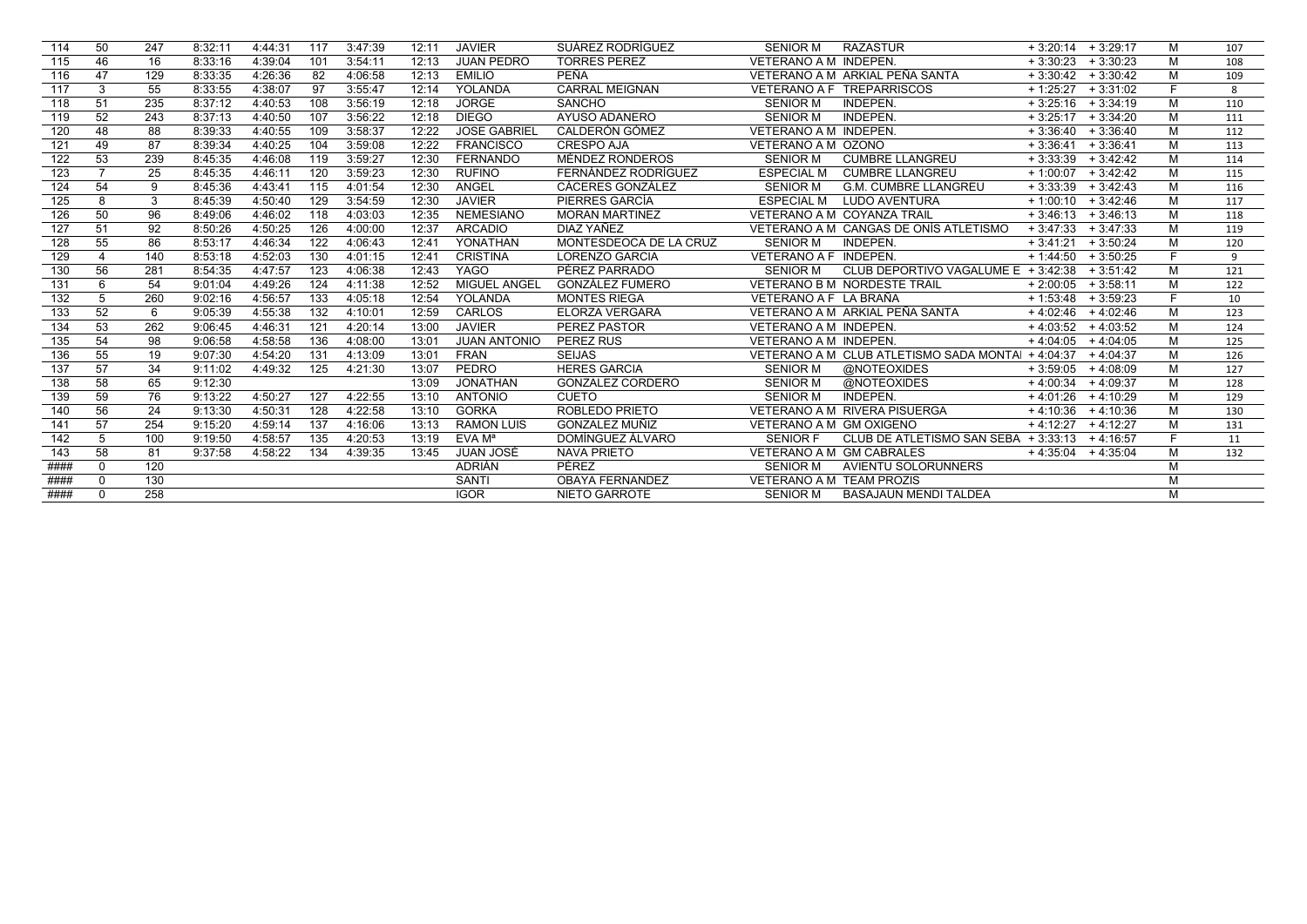

## **CLASIFICACIÓN MINIXTREME**



|                 | POS. POS.CAT. DORSAL |                  | <b>TIEMPO</b> | <b>RITMO</b> | <b>NOMBRE</b>      | <b>APELLIDOS</b>             | CAT.                     | <b>CLUB</b>                          | DIF. CAT   |            | DIF. GEN POS. SEXO POS SEX |                 |
|-----------------|----------------------|------------------|---------------|--------------|--------------------|------------------------------|--------------------------|--------------------------------------|------------|------------|----------------------------|-----------------|
| 30              |                      | 540              | 1:58:08       | 8:26         | CAROLINA           | DIEZ QUIJANO                 | <b>SENIOR F</b>          | INDEPEN.                             | $+0:00:00$ | $+0:37:17$ | F.                         | $\mathbf{1}$    |
| 33              | $\overline{2}$       | 596              | 2:01:24       | 8:40         | <b>PATRICIA</b>    | <b>CUETO NOVELLA</b>         | <b>SENIOR F</b>          | UNIVERSIDAD DE OVIEDO                | $+0:03:15$ | $+0:40:32$ | F.                         | $\overline{2}$  |
| $\overline{37}$ | $\mathbf{1}$         | 575              | 2:02:02       | 8:42         | <b>ARANTXA</b>     | ARECHAGA BRAÑA               | VETERANO A F INDEPEN.    |                                      | $+0:00:00$ | $+0:41:11$ | F                          | $\mathbf{3}$    |
| $\overline{48}$ | 3                    | 603              | 2:11:49       | 9:24         | <b>CELIA</b>       | SOMOANO HEDEÑO               | <b>SENIOR F</b>          | CANGAS DE ONÍS ATLETISMO             | $+0:13:41$ | $+0:50:58$ | F                          | $\overline{4}$  |
| 50              | $\mathbf{1}$         | 567              | 2:13:38       | 9:32         | ANA                | FERNÁNDEZ DÍAZ               | <b>SUB-23 F</b>          | INDEPEN.                             | $+0:00:00$ | $+0:52:47$ | F.                         | 5               |
| 55              | 4                    | 546              | 2:15:51       | 9:41         | <b>NATALIA</b>     | <b>CEPERO SERRADA</b>        | <b>SENIOR F</b>          | LA MAREA AZUL                        | $+0:17:43$ | $+0.55:00$ | F.                         | 6               |
| 59              | $\overline{5}$       | 609              | 2:19:22       | 9:56         | <b>LAURA</b>       | <b>GARCÍA FERNANFEZ</b>      | <b>SENIOR F</b>          | INDEPEN.                             | $+0:21:14$ | $+0.58:31$ | F                          | $\overline{7}$  |
| 60              | $\overline{2}$       | 522              | 2:20:36       | 10:02        | <b>BELEN</b>       | CABALLERO HERNANDEZ          |                          | VETERANO A F CLUB PIGGYRUNNING       | $+0:18:33$ | $+0.59:45$ | $\overline{F}$             | 8               |
| 63              | 3                    | 594              | 2:25:49       | 10:24        | <b>MONICA</b>      | DEL CUETO CAÑÓN              |                          | VETERANO A F GM PICU PIENZU          | $+0:23:46$ | $+1:04:58$ | F.                         | 9               |
| 67              | $\overline{4}$       | 530              | 2:27:37       | 10:32        | <b>NURIA</b>       | <b>RODRÍGUEZ</b>             | VETERANO A F INDEPEN.    |                                      | $+0:25:35$ | $+1:06:46$ | E                          | 10              |
| 69              | 6                    | 536              | 2:30:34       | 10:44        | <b>NADIA</b>       | <b>HAG OMER KERR</b>         | <b>SENIOR F</b>          | INDEPEN.                             | $+0:32:25$ | $+1:09:42$ | F.                         | 11              |
| $\overline{73}$ | $\overline{7}$       | 524              | 2:40:00       | 11:25        | <b>LIDIA</b>       | <b>GONZALEZ LORENZO</b>      | <b>SENIOR F</b>          | <b>NORTESUR</b>                      | $+0:41:51$ | $+1:19:08$ | F                          | 12              |
| 76              | 5                    | 543              | 2:40:52       | 11:29        | <b>SUSANA</b>      | DOMÍNGUEZ YÁÑEZ              | VETERANO A F INDEPEN.    |                                      | $+0:38:50$ | $+1:20:01$ | F                          | 13              |
| $\overline{77}$ | $\overline{6}$       | 574              | 2:42:35       | 11:36        | <b>ANA</b>         | <b>CONCEJO</b>               |                          | VETERANO A F CAFÉ TOSCAF GMEA        | $+0.40:32$ | $+1:21:43$ | E                          | 14              |
| 82              | 8                    | 559              | 3:17:33       | 14:06        | <b>VANESSA</b>     | <b>GARCÍA FERNÁNDEZ</b>      | <b>SENIOR F</b>          | INDEPEN.                             | $+1:19:25$ | $+1:56:42$ | F.                         | 15              |
| 83              | $\overline{7}$       | 558              | 3:17:37       | 14:06        | ZAIDA              | <b>GARCÍA FERNÁNDEZ</b>      | VETERANO A F INDEPEN.    |                                      | $+1:15:34$ | $+1:56:45$ | F                          | 16              |
| $\mathbf{1}$    | $\mathbf{1}$         | 601              | 1:20:51       | 5:46         | PABLO              | SIERRA RODRIGUEZ             | <b>SUB-23 M</b>          | ARKIAL PEÑA SANTA                    | $+0:00:00$ | $+0:00:00$ | M                          | $\mathbf{1}$    |
| $\overline{2}$  | $\mathbf{1}$         | 585              | 1:28:21       | 6:18         | <b>AMADOR</b>      | ALVAREZ ALONSO               |                          | VETERANO A M ARKIAL PEÑA SANTA       | $+0:00:00$ | $+0:07:30$ | М                          | $2^{\circ}$     |
| $\overline{3}$  | 2                    | 564              | 1:29:34       | 6:23         | PABLO              | <b>VEGA TORRES</b>           | VETERANO A M INDEPEN.    |                                      | $+0:01:13$ | $+0:08:43$ | M                          | $\overline{3}$  |
| 4               | $\mathbf{1}$         | 613              | 1:30:46       | 6:28         | <b>ALBERTO</b>     | SANCHEZ BUSTARA              | <b>SENIOR M</b>          | <b>SPRINT SPORT</b>                  | $+0:00:00$ | $+0.09:55$ | M                          | $\overline{4}$  |
| 5               | $\overline{2}$       | 590              | 1:31:35       | 6:32         | <b>RUBEN</b>       | <b>MARTINEZ CAMPO</b>        | <b>SENIOR M</b>          | <b>ORIENTE ATLETISMO</b>             | $+0:00:48$ | $+0:10:44$ | M                          | 5               |
| 6               | $\mathbf{1}$         | 598              | 1:33:13       | 6:39         | <b>JUAN</b>        | <b>MIER</b>                  |                          | VETERANO B M ARKIAL PEÑA SANTA       | $+0:00:00$ | $+0:12:22$ | M                          | 6               |
| $\overline{7}$  | $\mathbf{1}$         | 513              | 1:34:17       | 6:44         | <b>RODRIGO</b>     | PEREZ MARCOS                 | <b>JUNIOR M</b>          | <b>TEAM OBAYA</b>                    | $+0:00:00$ | $+0:13:26$ | M                          | $\overline{7}$  |
| 8               | 3                    | 580              | 1:38:13       | 7:00         | <b>ALFONSO</b>     | <b>CANO SANTIAGO</b>         | <b>SENIOR M</b>          | <b>CUMBRES DE LEON</b>               | $+0:07:27$ | $+0:17:22$ | M                          | 8               |
| $\overline{9}$  | $\overline{2}$       | 539              | 1:40:07       | 7:09         | <b>PABLO</b>       | <b>CASTRO MARTÍNEZ</b>       | <b>SUB-23 M</b>          | INDEPEN.                             | $+0:19:16$ | $+0:19:16$ | M                          | 9               |
| 10              | $\mathbf{3}$         | 550              | 1:42:49       | 7:20         |                    | FRANCISCO JOSÉ NUEZ GONZÁLEZ |                          | VETERANO A M C.D. LAISTER SPORT      | $+0:14:27$ | $+0:21:58$ | М                          | 10              |
| 11              | $\overline{4}$       | 560              | 1:45:31       | 7:32         | <b>RUBEN DARIO</b> | <b>VICENTE VALDES</b>        | <b>SENIOR M</b>          | <b>INDEPEN.</b>                      | $+0:14:44$ | $+0:24:40$ | M                          | 11              |
| $\overline{12}$ | $\overline{4}$       | 570              | 1:45:52       | 7:33         | <b>DAVID</b>       | <b>LOPEZ PRIETO</b>          |                          | VETERANO A M C.D. XENTE CORRENDERA   | $+0:17:30$ | $+0.25:01$ | M                          | 12              |
| 13              | $\overline{5}$       | 519              | 1:46:05       | 7:34         | <b>VICENTE</b>     | PADILLA HERRERA              | <b>SENIOR M</b>          | INDEPEN.                             | $+0:15:18$ | $+0:25:14$ | M                          | 13              |
| $\overline{14}$ | $\overline{5}$       | 610              | 1:46:19       | 7:35         | GABY               | <b>GUILLEN</b>               | VETERANO A M @NOTEOXIDES |                                      | $+0:17:58$ | $+0:25:28$ | M                          | 14              |
| 15              | $6\overline{}$       | 510              | 1:46:59       | 7:38         | <b>CARLOS</b>      | DE SANDOVAL JORDANA          | <b>SENIOR M</b>          | <b>LACOMARCA</b>                     | $+0:16:13$ | $+0:26:08$ | М                          | 15              |
| 16              | $\overline{7}$       | 573              | 1:47:47       | 7:41         | <b>ALBERTO</b>     | AVIN CRESPO                  | <b>SENIOR M</b>          | <b>AVIENTU</b>                       | $+0:17:01$ | $+0:26:56$ | M                          | 16              |
| 17              | 6                    | 525              | 1:48:33       | 7:45         | <b>JOSE RAMON</b>  | <b>RIVERA VEGA</b>           |                          | VETERANO A M GRUPO MONTAÑA PEÑASANTA | $+0:20:11$ | $+0:27:42$ | M                          | 17              |
| $\overline{18}$ | $\overline{7}$       | 576              | 1:48:40       | 7:45         | <b>ENRIQUE</b>     | LEIRAS ALVAREZ               | VETERANO A M INDEPEN.    |                                      | $+0:20:18$ | $+0:27:49$ | M                          | 18              |
| 19              | 8                    | 607              | 1:49:12       | 7:47         | <b>DAVID</b>       | GONZALEZ GONZALEZ            | <b>SENIOR M</b>          | AVIENTU SOLORUNNERS                  | $+0:18:25$ | $+0:28:21$ | М                          | 19              |
| $\overline{20}$ | $\overline{9}$       | $\overline{572}$ | 1:51:08       | 7:56         | <b>JOSÉ LUIS</b>   | <b>GONZÁLEZ GARCIA</b>       | <b>SENIOR M</b>          | <b>INDEPEN.</b>                      | $+0:20:21$ | $+0:30:17$ | M                          | $\overline{20}$ |
| 21              | 10                   | 611              | 1:51:27       | 7:57         | <b>LUIS AMADO</b>  | PÉREZ BLANCO                 | <b>SENIOR M</b>          | INDEPEN.                             | $+0:20:40$ | $+0:30:36$ | М                          | 21              |
| $\overline{22}$ | $\mathbf{1}$         | 587              | 1:52:45       | 8:03         | <b>JOSÉ LUIS</b>   | GONZÁLEZ ALONSO              | <b>ESPECIAL M</b>        | PILOÑA DEPORTE                       | $+0:00:00$ | $+0:31:54$ | M                          | 22              |
| 23              | 11                   | 578              | 1:54:33       | 8:10         | <b>DAVID</b>       | RODRÍGUEZ GARCÍA             | <b>SENIOR M</b>          | C.D.TORBOLIN                         | $+0:23:47$ | $+0:33:42$ | M                          | 23              |
| 24              | $\overline{2}$       | 557              | 1:54:38       | 8:11         | <b>MANUEL</b>      | FERNÁNDEZ FERNÁNDEZ          |                          | VETERANO B M CLUB CORRER ASTURIAS    | $+0:21:25$ | $+0:33:47$ | M                          | $\overline{24}$ |
| $\overline{25}$ | $\overline{12}$      | 593              | 1:54:40       | 8:11         | <b>ALEJANDRO</b>   | GÓMEZ GÓMEZ                  | <b>SENIOR M</b>          | INDEPEN.                             | $+0:23:53$ | $+0:33:49$ | М                          | 25              |
| $\overline{26}$ | 13                   | 568              | 1:57:31       | 8:23         | <b>VICTOR</b>      | FERNÁNDEZ PRIETO             | <b>SENIOR M</b>          | INDEPEN.                             | $+0:26:44$ | $+0:36:40$ | M                          | $\overline{26}$ |
| 27              | 8                    | 549              | 1:57:35       | 8:23         | <b>JOSE MANUEL</b> | <b>FERREIRA FELICES</b>      |                          | VETERANO A M ADC PUENTE SAN MIGUEL   | $+0:29:13$ | $+0:36:44$ | M                          | 27              |